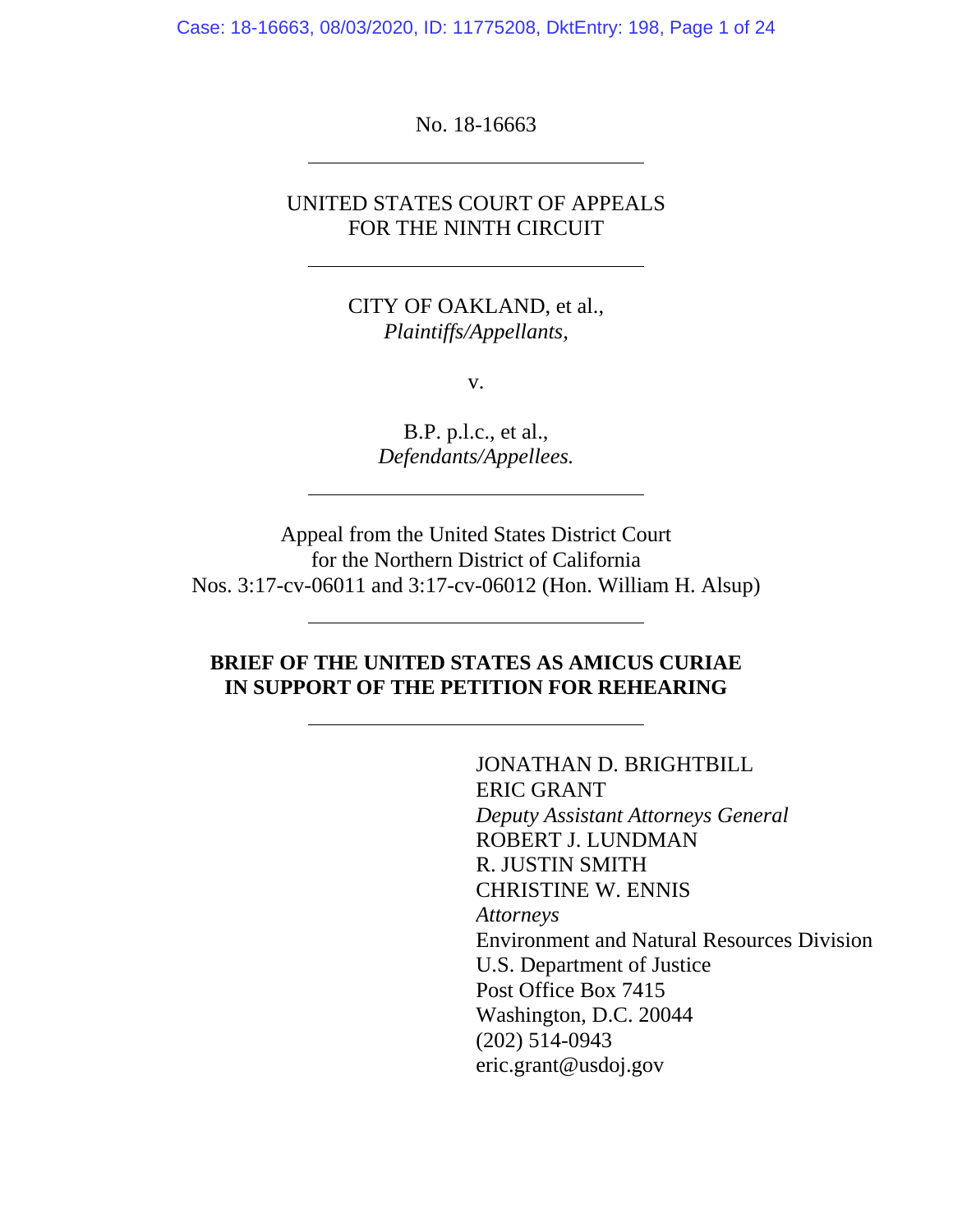# **TABLE OF CONTENTS**

| I.  | Removal based on federal question jurisdiction presents issues                                                                |                                                                                                                                                                                |  |  |
|-----|-------------------------------------------------------------------------------------------------------------------------------|--------------------------------------------------------------------------------------------------------------------------------------------------------------------------------|--|--|
|     | A.                                                                                                                            | The panel's failure to recognize "arising under federal"<br>common law" as a basis for removal conflicts with this<br>Circuit's law and is an issue of exceptional importance3 |  |  |
|     | <b>B.</b>                                                                                                                     | Whether this case is governed by federal or state law is                                                                                                                       |  |  |
| II. | Rehearing is necessary to restore this Court's uniform approach<br>to deciding whether improper removal may be excused when a |                                                                                                                                                                                |  |  |
|     |                                                                                                                               |                                                                                                                                                                                |  |  |
|     |                                                                                                                               | <b>CERTIFICATE OF COMPLIANCE</b>                                                                                                                                               |  |  |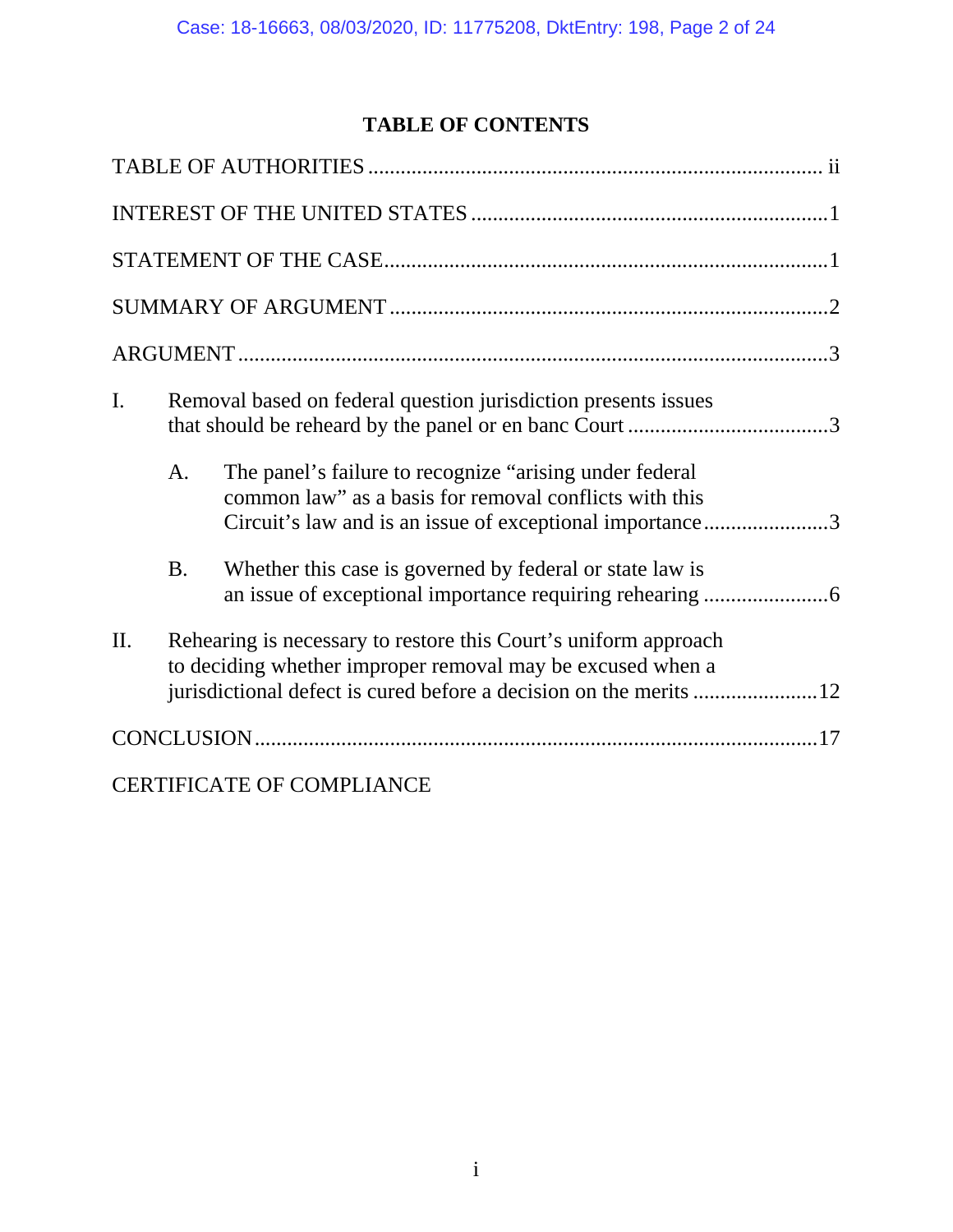# **TABLE OF AUTHORITIES**

## **Cases**

| American Electric Power Co. v. Connecticut,                      |
|------------------------------------------------------------------|
|                                                                  |
| ARCO Environmental Remediation, LLC v. Department of Health      |
| Banco Nacional de Cuba v. Sabbatino,                             |
| Barbara v. New York Stock Exchange,                              |
| Bell v. Cheswick Generating Station,                             |
| Bernstein v. Lind-Waldock & Co.,                                 |
| Brough v. United States Steelworkers of America,                 |
| Camsoft Data Systems, Inc. v. Southern Electronics Supply, Inc., |
| Caterpillar Inc. v. Lewis,                                       |
| City of Milwaukee v. Illinois,                                   |
| Correctional Services Co. v. Malesko,<br>$\overline{Q}$          |
| Direct Marketing Ass'n v. Brohl,                                 |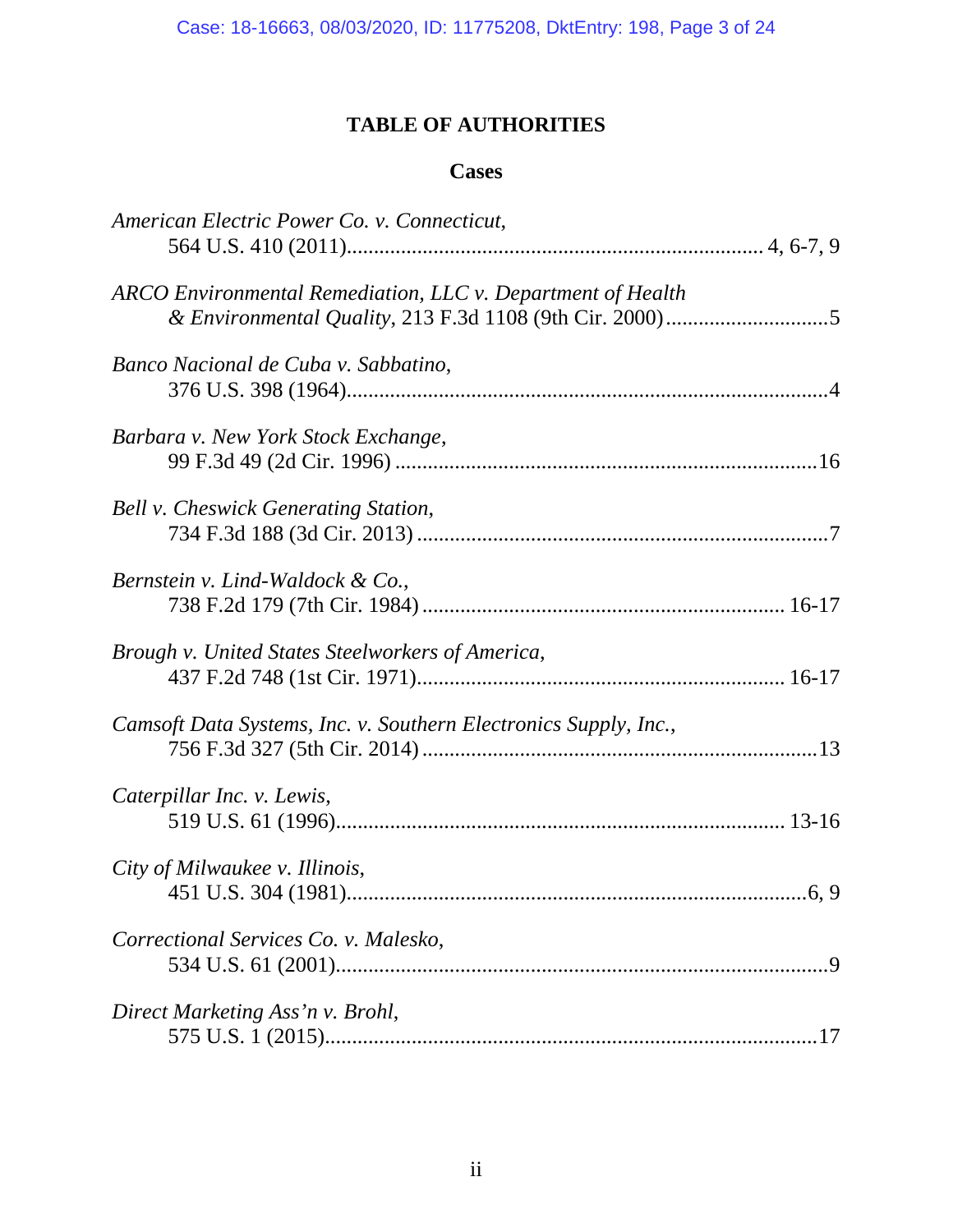# Case: 18-16663, 08/03/2020, ID: 11775208, DktEntry: 198, Page 4 of 24

| Ellingsworth v. Vermeer Manufacturing Co.,                 |
|------------------------------------------------------------|
| Federated Department Stores, Inc. v. Moitie,               |
| Gentek Building Products, Inc. v. Sherwin-Williams Co.,    |
| Georgia v. Tennessee Copper Co.,                           |
| Grable & Sons Metal Products, Inc. v. Darue Engineering &  |
| Illinois v. City of Milwaukee,                             |
| In re Lipitor Antitrust Litigation,                        |
| International Paper Co. v. Ouellette,                      |
| Merrick v. Diageo Americas Supply, Inc.,                   |
| Moffitt v. Residential Funding Co., LLC,                   |
| New SD, Inc. v. Rockwell International Corp.,              |
| North Carolina ex rel. Cooper v. TVA,                      |
| Paros Properties, LLC v. Colorado Casualty Insurance Co.,  |
| Retail Property Trust v. United Brotherhood of Carpenters, |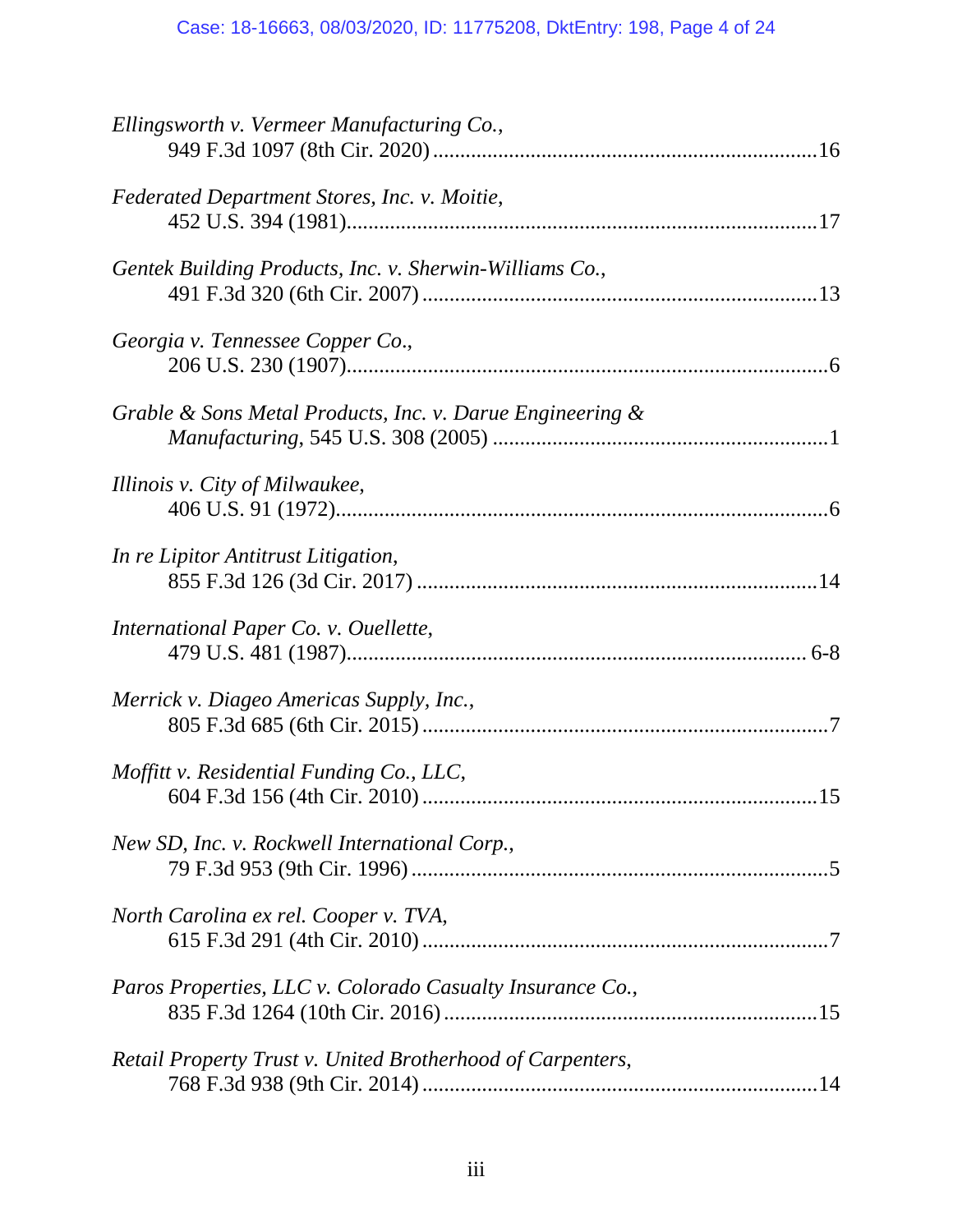# Case: 18-16663, 08/03/2020, ID: 11775208, DktEntry: 198, Page 5 of 24

| Rivet v. Regions Bank,                                  |  |
|---------------------------------------------------------|--|
|                                                         |  |
| Sam L. Majors Jewelers v. ABX, Inc.,                    |  |
|                                                         |  |
| Texas Industries v. Radcliff Materials, Inc.,           |  |
|                                                         |  |
| Thermoset Corp. v. Building Materials Corp. of America, |  |
|                                                         |  |
| United States v. Standard Oil,                          |  |
|                                                         |  |
| Wayne v. DHL Worldwide Express,                         |  |
|                                                         |  |
| Zambelli Fireworks Manufacturing Co., Inc. v. Wood,     |  |
|                                                         |  |
|                                                         |  |

# **Statutes**

# **Other Authorities**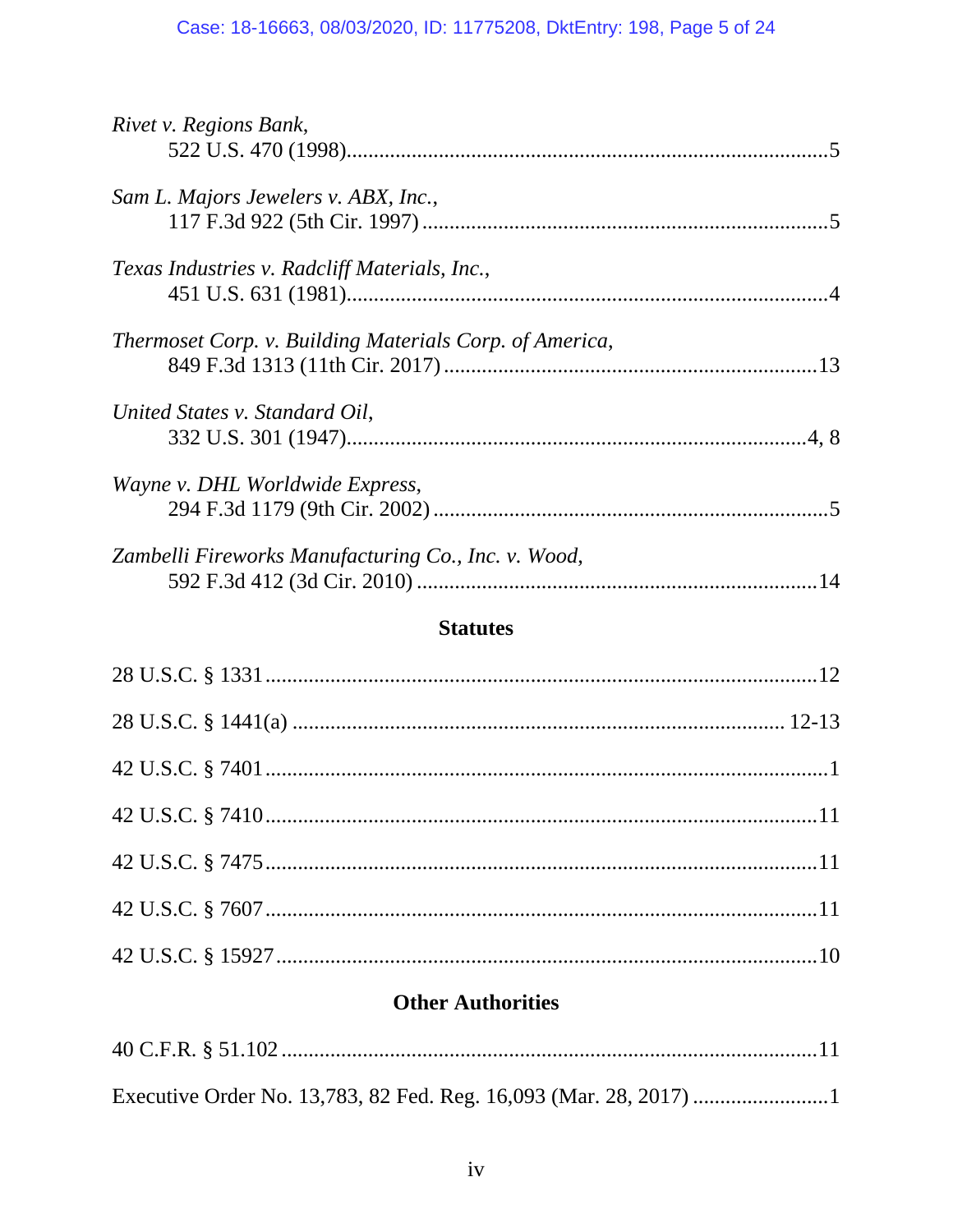#### **INTEREST OF THE UNITED STATES**

 Defendants/Appellees' Petition for Rehearing, DktEntry 175 (July 8, 2020), presents questions of federal law as to which the United States has a substantial interest and which warrant rehearing. The U.S. Environmental Protection Agency has primary responsibility, pursuant to a delegation from Congress, for administering certain programs under the Clean Air Act (CAA), 42 U.S.C. §§ 7401 et seq., including those regulating greenhouse gas emissions. The United States also has economic and national security interests in promoting appropriate development of fossil fuels. *See, e.g.*, Executive Order No. 13,783, 82 Fed. Reg. 16,093 (Mar. 28, 2017). Pursuant to these responsibilities, the United States has an interest in the correct and uniform resolution of claims like those asserted by Plaintiffs/Appellants the Cities of Oakland and San Francisco (the Cities).

### **STATEMENT OF THE CASE**

In this appeal, Defendants primarily argued that the Cities artfully pled claims under state common law; and that because those claims properly arose under federal common law, they could be removed. Opinion at 13. The panel held that to look beyond the Cities' reliance on state law, the case had to fall into "one of the two exceptions to the well-pleaded complaint rule": cases for which federal law is a necessary element of the claim for relief pursuant to *Grable & Sons Metal Products, Inc. v. Darue Engineering & Manufacturing*, 545 U.S. 308 (2005), or the complete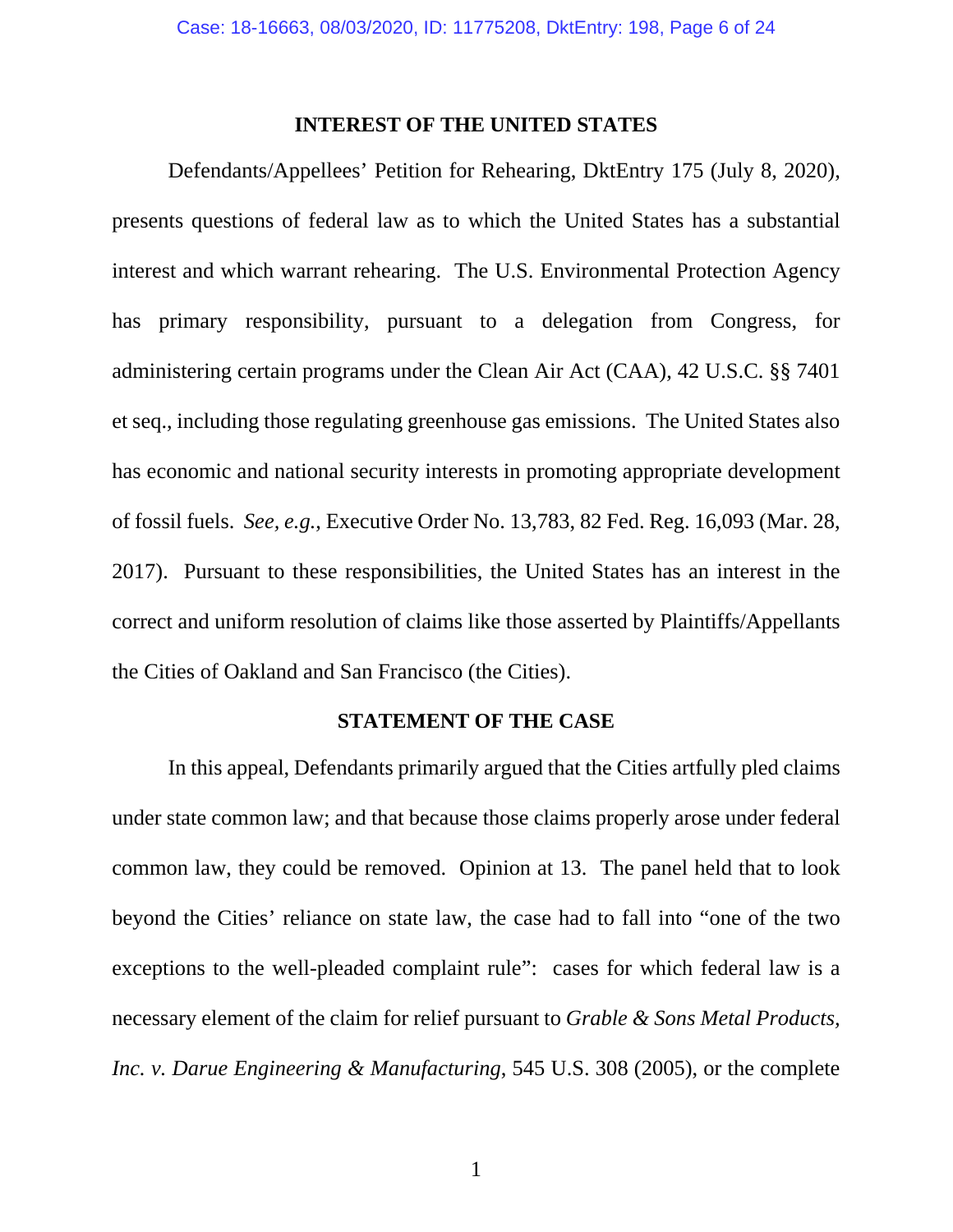#### Case: 18-16663, 08/03/2020, ID: 11775208, DktEntry: 198, Page 7 of 24

preemption doctrine. Opinion at 18. The panel concluded that neither exception applied. *Id.* at 19-23. The panel never addressed this Court's precedent recognizing that federal common law is a third ground for removing putative state-law claims.

Defendants also argued that the district court properly denied the Cities' request to remand to state court because the Cities amended their complaints to assert federal common-law claims and thereby created federal question jurisdiction and waived their right to contest removal. Opinion at 23. The panel ruled, again in contravention of this Court's precedent, that this reasoning "generally will not apply when a district court dismisses a complaint for failure to state a claims under Rule 12(b)(6)." *Id*. at 27.

### **SUMMARY OF ARGUMENT**

 The panel's jurisdictional rulings are inconsistent with the decisions of this Court and of other courts of appeals. These issues are of exceptional importance.

 First, this Court recognizes *three*, not *two*, exceptions to the well-pleaded complaint rule. A putative state-law claim is also removable if alleged in a field that is properly governed by federal common law such that a cause of action, if any, is necessarily federal in character. The panel disregarded a longstanding line of Supreme Court cases holding that claims involving interstate air and water pollution arise directly under federal common law. Plaintiffs pled such common-law claims, even though they did so "artfully" in an attempt avoid federal jurisdiction.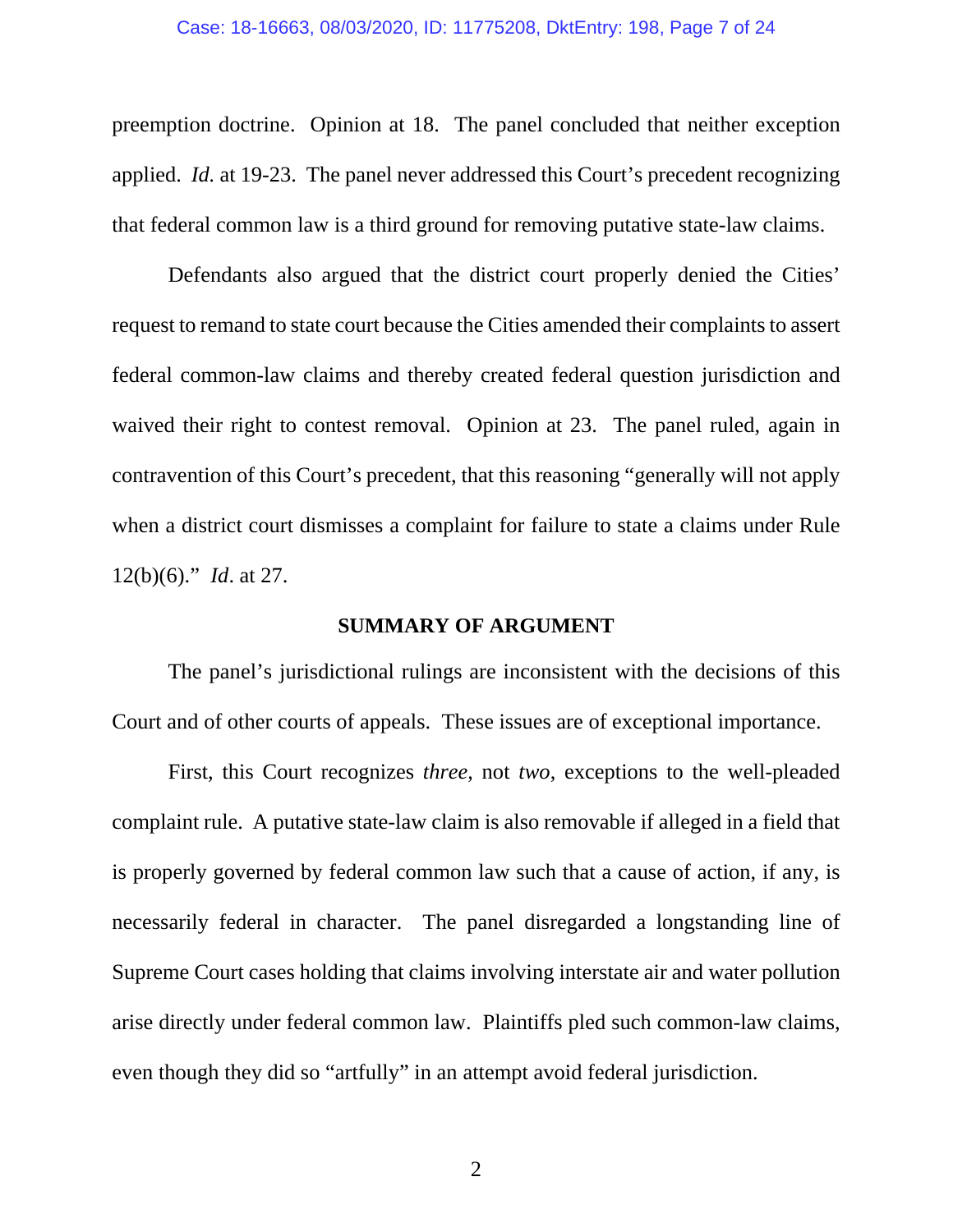Second, the panel also introduced a new restriction on the ability of this Court to preserve a district court's judgment. Previously, the erroneous removal of a case to federal court could be excused in the interests of finality, efficiency, and economy. Under the panel decision, however, there is confusion in this Court's precedents as to whether, even if a change in circumstances vests a district court with subject matter jurisdiction following an allegedly erroneous removal, the court may sustain its decision on the merits if that decision was pursuant to a motion to dismiss, as opposed to a motion for summary judgment. Such a rule creates perverse incentives for litigants. It creates a "heads I win, tails you lose" regime for plaintiffs. And it will require defendants to wait for summary judgment to seek final resolution of claims that might be disposed of on motions to dismiss. This ruling also conflicts with the precedents of the Supreme Court and this Court. Because it further contributes to a split in the federal courts of appeals on this exceptionally important question, rehearing is necessary.

### **ARGUMENT**

## **I. Removal based on federal question jurisdiction presents issues that should be reheard by the panel or en banc Court.**

## **A. The panel's failure to recognize "arising under federal common law" as a basis for removal conflicts with this Circuit's law and is an issue of exceptional importance.**

The panel decision is inconsistent with prior decisions of this Court and of other courts. It also presents an issue of exceptional importance. It fails to recognize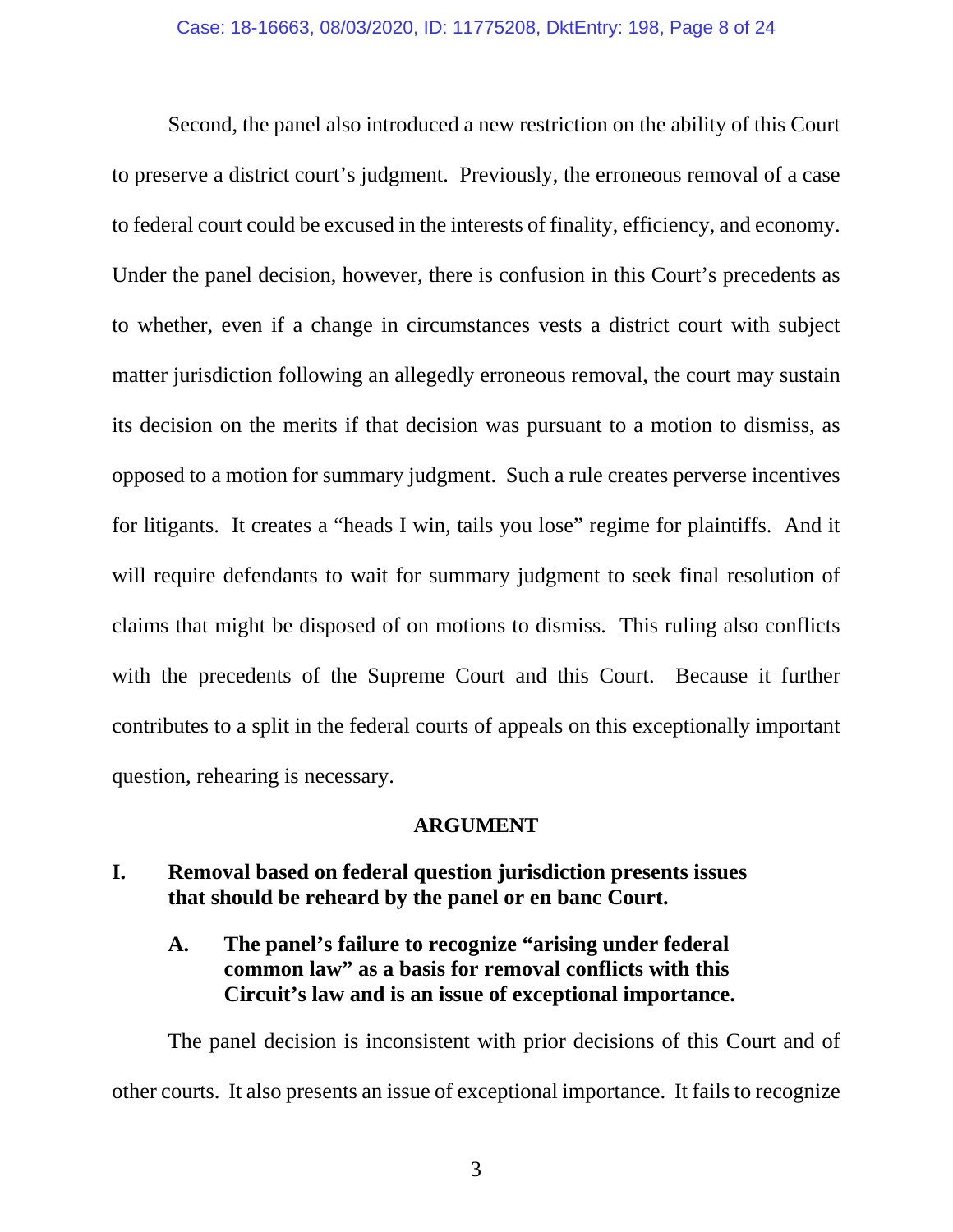#### Case: 18-16663, 08/03/2020, ID: 11775208, DktEntry: 198, Page 9 of 24

that where a putative state-law claim is alleged in a field that the Constitution commits to the national government and that is properly governed by federal common law, that claim may be removed. Here, the interstate pollution claims asserted by the Cities arise under federal common law. But the panel erroneously found that "there are only two exceptions" to the well-pleaded complaint rule" — *Grable* and complete preemption. Opinion at 18.

The Supreme Court has made clear that state law can be wholly displaced in areas that are inherently and necessarily federal in nature. *American Electric Power Co. v. Connecticut*, 564 U.S. 410, 422 (2011) (*AEP*) (citing *United States v. Standard Oil*, 332 U.S. 301 (1947)). This is true where "a federal rule of decision is necessary to protect uniquely federal interests." *Texas Industries v. Radcliff Materials, Inc.*, 451 U.S. 631, 641 (1981) (quoting *Banco Nacional de Cuba v. Sabbatino,* 376 U.S. 398, 426 (1964)). In *Standard Oil*, the federal government sought to recover medical expenses that it incurred after a U.S. soldier was struck by a vehicle. The Supreme Court held that the "scope, nature, legal incidents and consequences of the relationship between persons in service and the Government are fundamentally derived from federal sources," such that the dispute was governed by federal common law. 332 U.S. at 305-06. Interstate pollution claims fall within this rule and arise in an inherently federal area in which state law does not apply.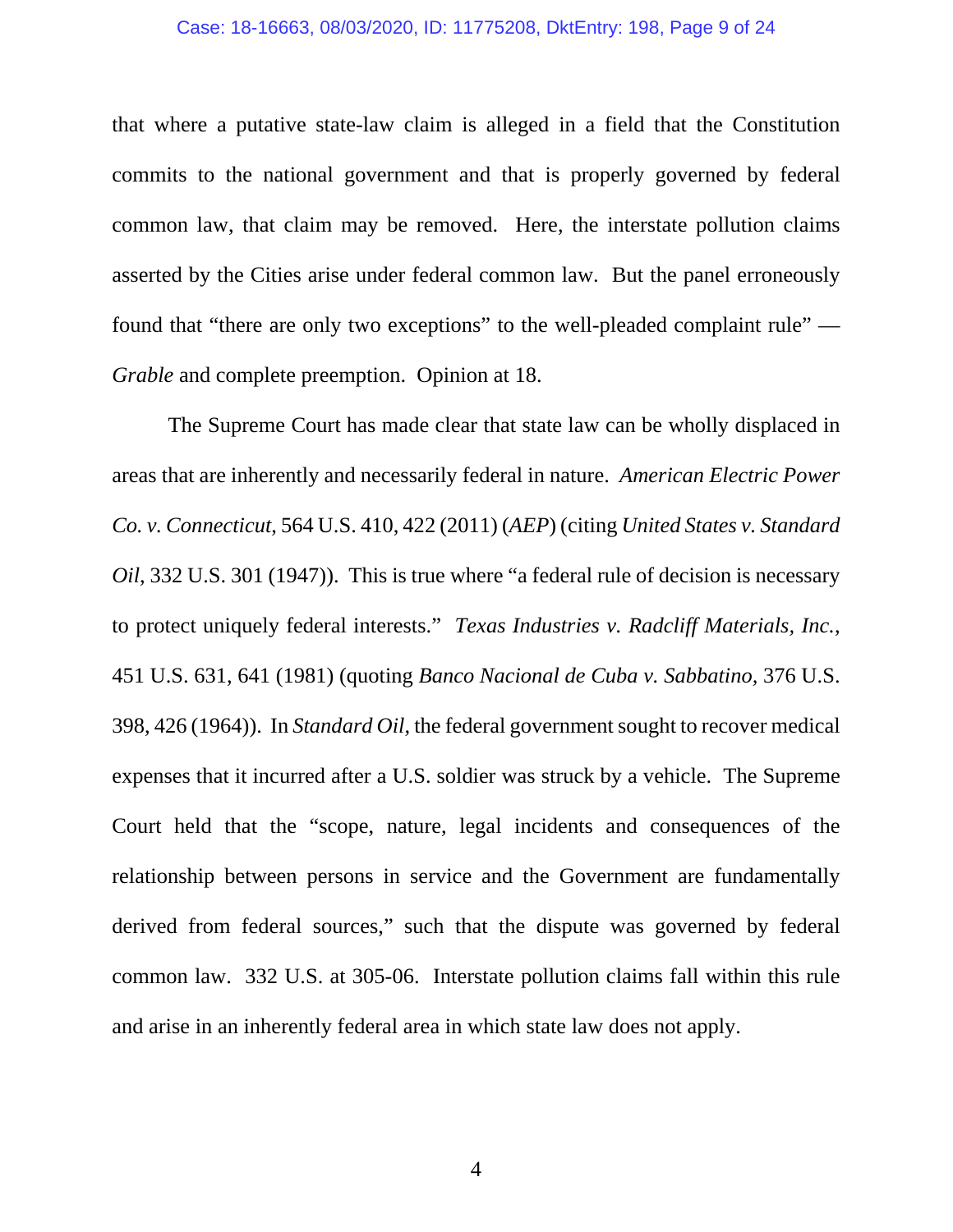The *Standard Oil* rule is distinct from complete preemption, which applies when a federal statute displaces (otherwise valid) state claims. In areas governed by federal law, state law could never validly apply in the first place. As a matter of constitutional structure, any claims asserted in this area are inherently federal. Thus, a plaintiff's putative invocation of state law in this area is the type of "artful pleading" by "omitting to plead necessary federal questions" that must be disregarded. *Rivet v. Regions Bank*, 522 U.S. 470, 475 (1998) (internal quotation marks omitted).

This Court has accordingly recognized a third exception to the well-pleaded complaint rule for putative state-law claims that properly arise under federal common law. *New SD, Inc. v. Rockwell International Corp.*, 79 F.3d 953 (9th Cir. 1996); *see also Wayne v. DHL Worldwide Express*, 294 F.3d 1179, 1184-85 (9th Cir. 2002); *ARCO Environmental Remediation, LLC v. Department of Health & Environmental Quality*, 213 F.3d 1108, 1114 (9th Cir. 2000). Other Circuits likewise treat claims properly arising under federal common law as an independent basis for removal. *See, e.g., Sam L. Majors Jewelers v. ABX, Inc.*, 117 F.3d 922, 924 (5th Cir. 1997).

Rehearing here is required to ensure that claims governed by federal common law are properly removable to federal court — consistent with this Court's precedent before the panel decision. Such claims present important questions relating to constitutional structure, federal statutes, separation of powers, and federalism; it is essential that they be afforded a federal forum.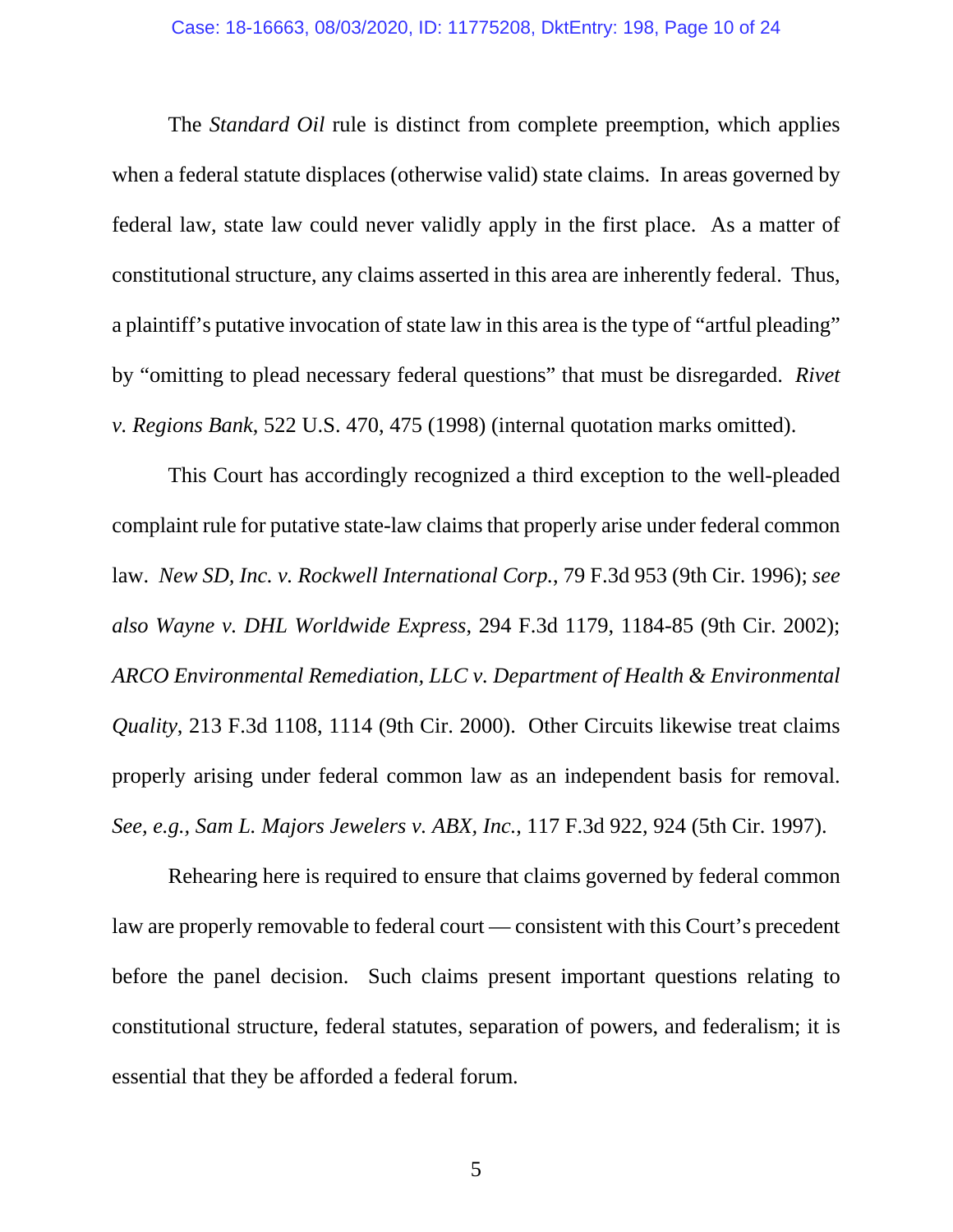## **B. Whether this case is governed by federal or state law is an issue of exceptional importance requiring rehearing.**

The panel did not address a longstanding line of Supreme Court cases (antedating the CAA) under which the Cities' claims are governed by federal common law. Instead, the panel emphasized that the CAA displaced any applicable federal common law and did not itself authorize removal. That reasoning is fundamentally flawed, and it further underscores the need for rehearing.

Before the enactment of the CAA and Clean Water Act (CWA), crossboundary tort claims associated with air and water pollution arose under federal common law. "Until fairly recently," the Supreme Court explained, "federal common law governed the use and misuse of interstate water." *International Paper Co. v. Ouellette*, 479 U.S. 481, 487 (1987); *see also Illinois v. City of Milwaukee*, 406 U.S. 91, 103 (1972) (*Milwaukee I*)*.* These federal common law claims governed to the exclusion of state law. *City of Milwaukee v. Illinois*, 451 U.S. 304, 313 n.7 (1981) (*Milwaukee II*) (Where "federal common law exists, . . . state law cannot be used."); *see also Georgia v. Tennessee Copper Co*., 206 U.S. 230 (1907) (applying federal common law to interstate air pollution). Indeed, the Cities' claims here encompass interstate *and international* emissions.

In evaluating the applicability of *Grable*, the panel mistakenly concluded that "the Supreme Court has not yet determined whether there is a federal common law of public nuisance relating to interstate pollution." Opinion at 19 (citing *AEP*, 564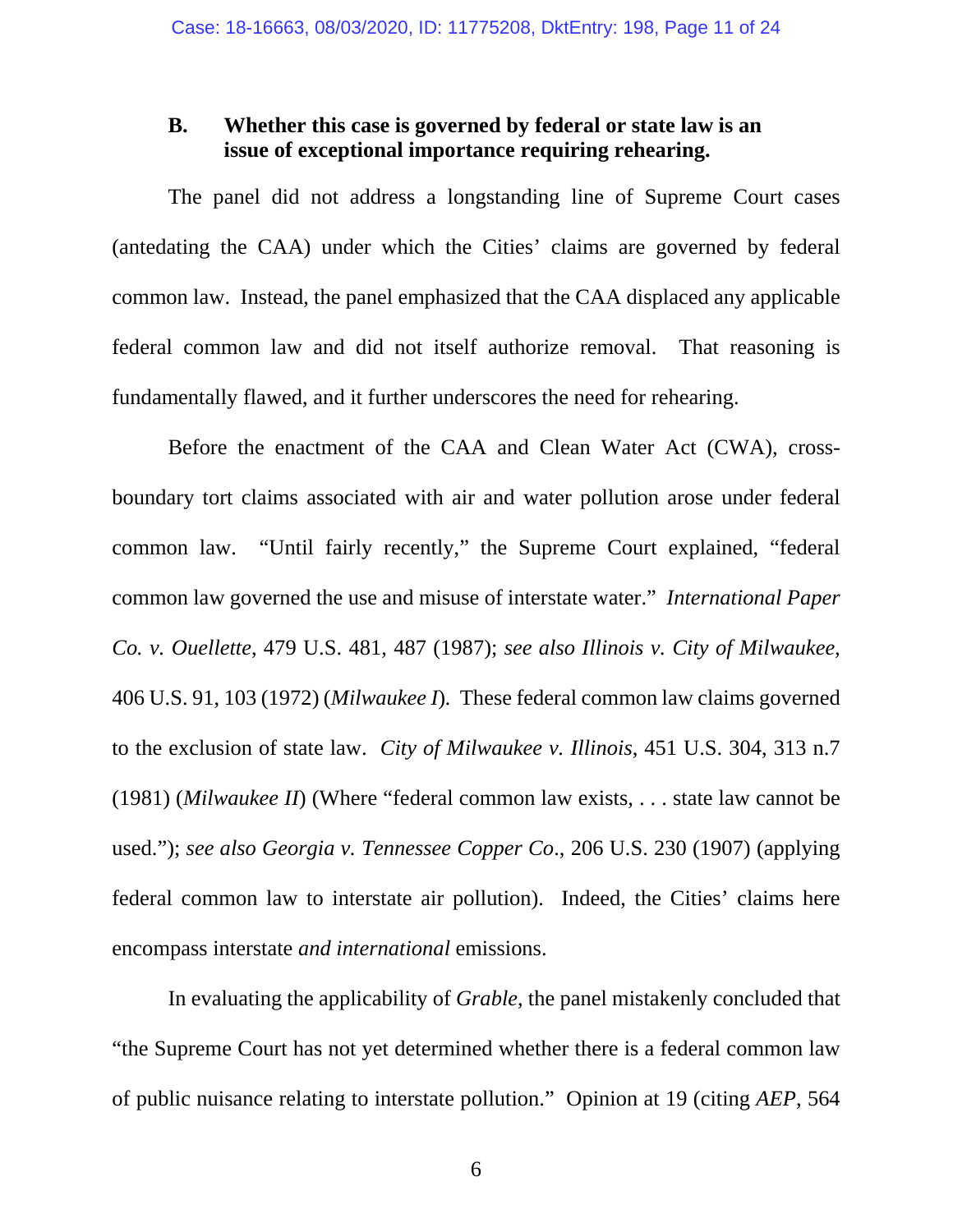U.S. at 423). Although it was an "academic question" in *AEP* whether the plaintiffs could maintain a federal common law claim, that was only because, on the facts of that case, "any such claim would be displaced" by the CAA. 564 U.S. at 423. The Court nowhere suggested that, absent the CAA, such claims could properly have been asserted under state law rather than federal common law.

As recognized in *Ouellette*, the enactment of the CAA and CWA displaced federal common law and authorized a limited role for state law in addressing crossboundary pollution torts. But that does not change the inherent constitutional vesting of this subject matter in federal law. True, the Court held that the CWA's savings clause authorizes some role for state tort law. But such claims are limited by statute to intrastate matters. 479 U.S. at 492. Because the CWA (like the CAA) vested permitting authority in the State in which a source was located, the Court concluded that the CWA — like federal common law before it — does not authorize States to impose their state tort law on conduct occurring (and subject to permitting) in other States. The courts of appeals have found that a similar analysis applies to the CAA. *See Merrick v. Diageo Americas Supply, Inc.*, 805 F.3d 685, 693 (6th Cir. 2015); *Bell v. Cheswick Generating Station*, 734 F.3d 188, 190-91 (3d Cir. 2013); *North Carolina ex rel. Cooper v. TVA*, 615 F.3d 291, 301 (4th Cir. 2010).

The recognition of state-law remedies in *Ouellette* was limited to that intrastate context. Congress otherwise "intended to dominate the field of pollution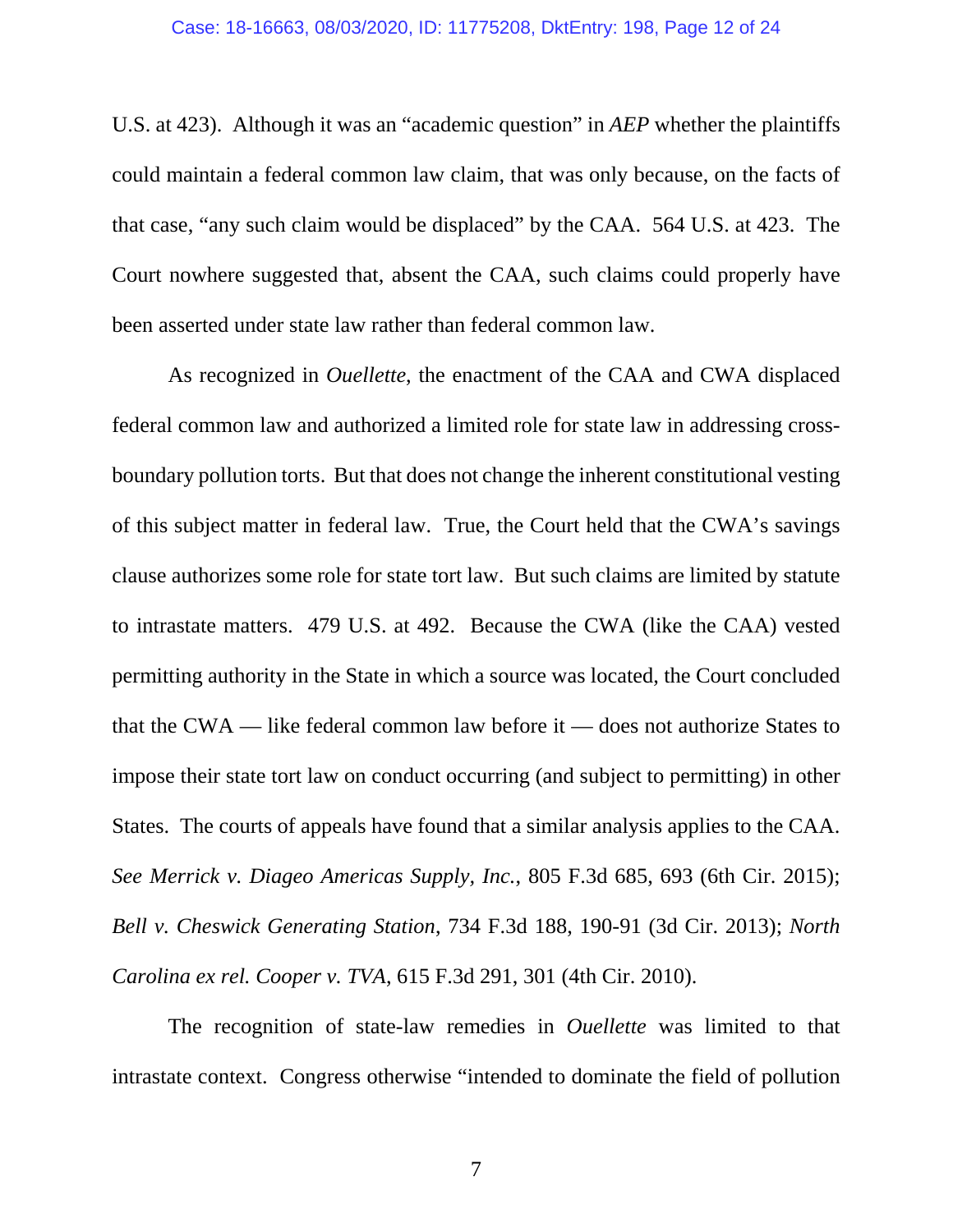regulation," 479 U.S. at 492, leaving limited room for state law. Here, the Cities' claims fall outside the circumscribed, cross-boundary nuisance claim authorized by *Ouellette*. It follows, therefore, that the CAA does not change the existing background rule that the Cities' interstate and international claims, which are inherently and necessarily federal in nature, cannot be pled under state law.

It would be inconsistent with the structure of the CAA to hold that Congress intended to resurrect state-law claims that had never previously been viable in light of federal common law. Nor can the CAA's "savings" clause be read to *create* claims that are antithetical to the Act's role as the sole federal statutory framework for regulation of interstate air pollution. "It would be extraordinary for Congress, after devising an elaborate permit system that sets clear standards, to tolerate common-law suits that have the potential to undermine this regulatory structure." *Id*. at 497*.*

It thus is immaterial that, as the panel emphasized, any federal common-law claims that might otherwise have been cognizable "are displaced by the Clean Air Act." Opinion at 19-20. The panel confused the question whether the subject matter of the claims asserted is governed by federal common law with the whether federal law ultimately provides a cause of action on the merits. *Standard Oil*, 332 U.S. at 314-17. Contrary to the panel's reasoning, the Supreme Court has repeatedly recognized that a claim asserted in a sphere governed by federal common law —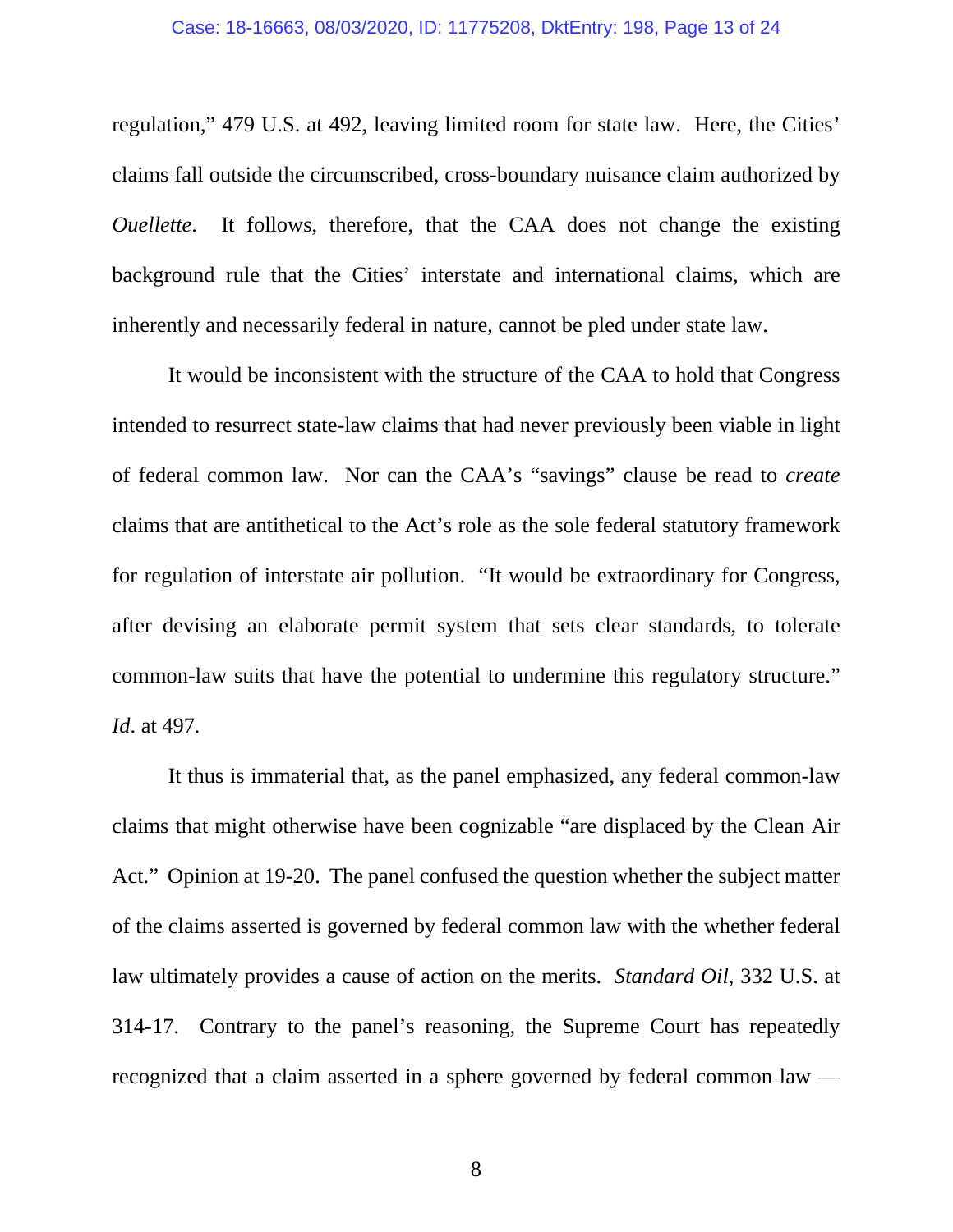#### Case: 18-16663, 08/03/2020, ID: 11775208, DktEntry: 198, Page 14 of 24

which would arise under federal law for jurisdictional purposes — may nonetheless fail on the merits if there are reasons not to create a cause of action. *See, e.g.*, *Milwaukee II*, 451 U.S. at 309, 332; *cf. Correctional Services Co. v. Malesko*, 534 U.S. 61, 68-74 (2001) (acknowledging constitutional basis of *Bivens* remedy but declining to recognize a remedy on particular facts).

In this arena, the Supreme Court has decided that federal courts should not recognize a federal cause of action. But that is because Congress adopted a comprehensive scheme that displaces judicially created remedies. *AEP*, 564 U.S. at 424. That rationale does not affect the fundamental point for purposes of *removal jurisdiction* — namely, that this is an area where (except in the narrow circumstances identified in *Ouellette*) as a matter of constitutional structure any claim necessarily and inherently arises under federal rather than state law.

Moreover, the Cities' claims do not fall into the narrow exception identified in *Ouellette*. Rather than suing a particular defendant for its specific conduct in California, the Cities sued Defendants collectively. They assert that Defendants are liable for the effects of climate change based on their extraction, refining, distribution, and handling of fossil fuels over many decades, throughout the nation and abroad. The harm alleged is the attenuated result of emissions occurring and accumulating *worldwide*. Those emissions are in turn the result of a host of economic activities by utilities, industrial facilities, vehicles, and other actors. And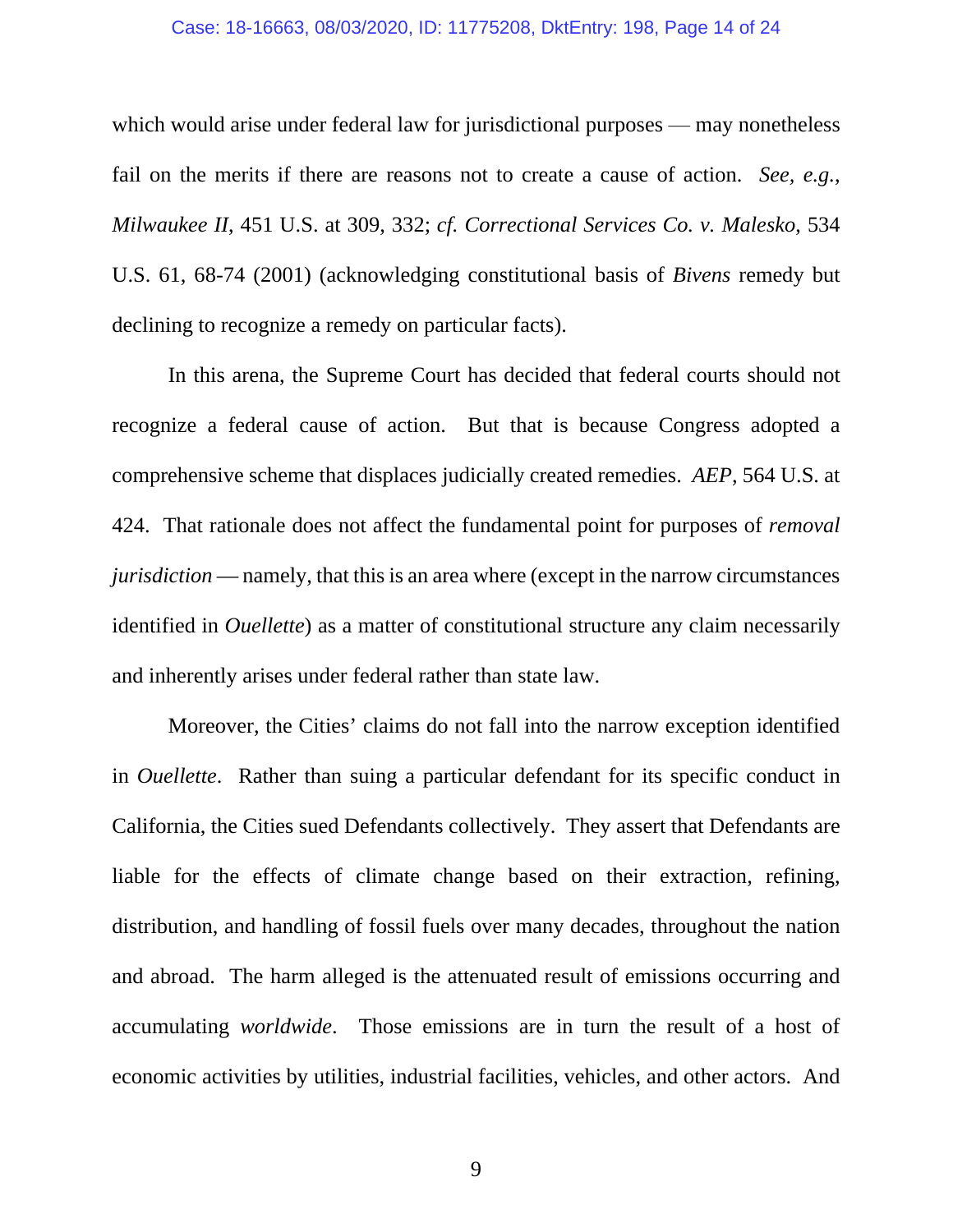#### Case: 18-16663, 08/03/2020, ID: 11775208, DktEntry: 198, Page 15 of 24

the harm alleged and remedy sought is billions of dollars for infrastructure to protect against the indirect impact of rising temperatures, ocean levels, and flooding. Such flooding, however, logically impacts *all* of this Nation's (and other nations') coastal states, territories, and possessions — not just these Cities — including public property of the national government. There is no way to apply *Ouellette's* "source state" concept to this house of cards.

Notably, the federal interests in the subject matter are acute. The Cities now centrally assert that the use of fossil fuels is (and, implicitly, has for decades been) unreasonable under one State's tort law. But federal law and policy has long declared that fossil "fuels are strategically important domestic resources that should be developed to reduce the growing dependence of the United States on politically and economically unstable sources of foreign oil imports." 42 U.S.C. § 15927(b)(1). For example, Congress ordered the Secretary of the Interior to "make available for leasing such land as the Secretary considers to be necessary to conduct research and development activities with respect to technologies for the recovery of liquid fuels from oil shale and tar sands resources on public lands." *Id.* § 15927(c).

 Consequently, the Cities' novel claims are not only at odds with the structure of the CAA. Their sweeping breadth is also of an inherently regulatory character far afield from a traditional, common-law tort. If successful, these claims would, in practice, impose a tax on fossil-fuel production and use nationwide and potentially

10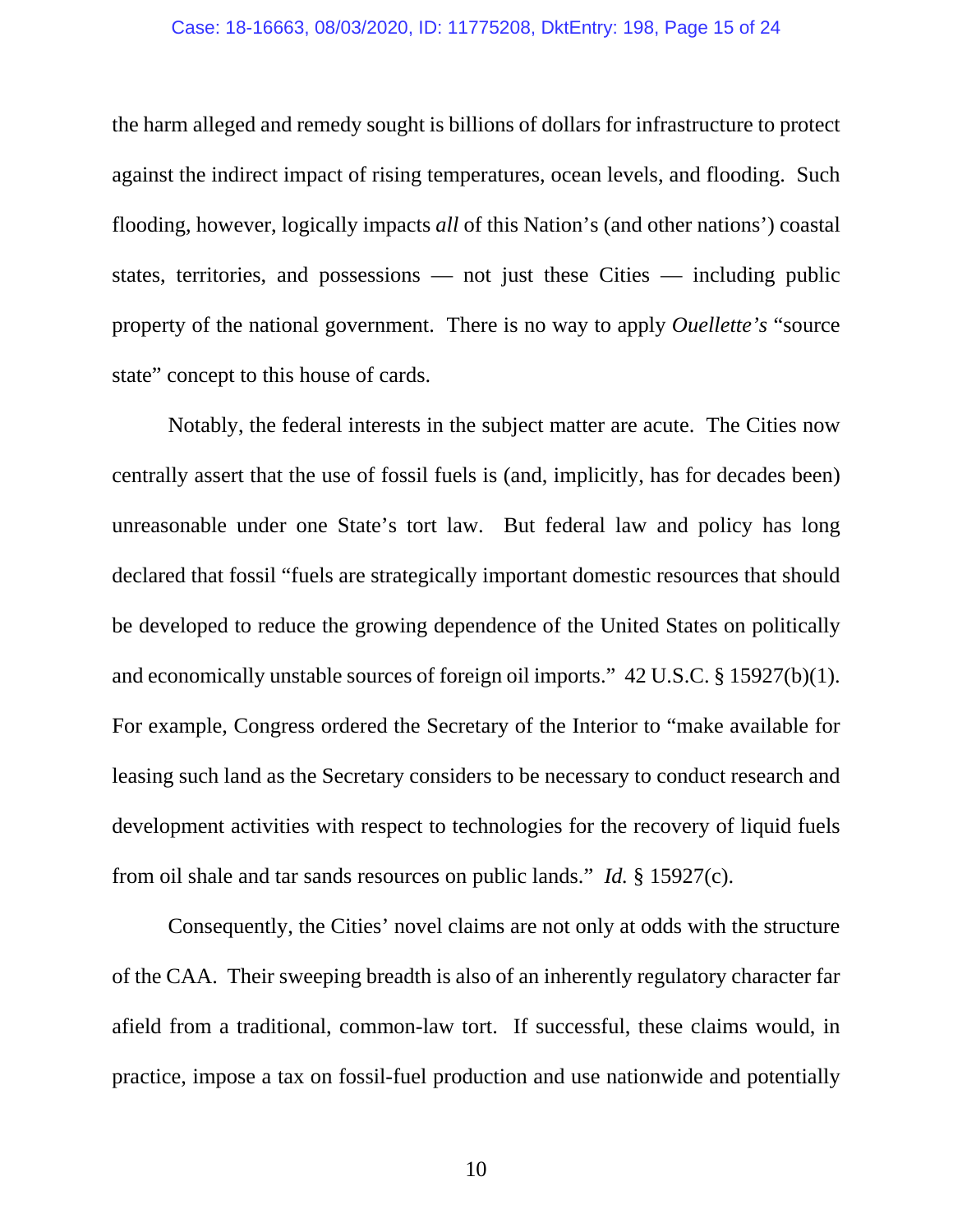worldwide — but to the sole benefit of these Cities for an alleged harm shared by many. This would be a parallel regulatory structure to that of the CAA, imposed not on activities in a single State — where the Act grants States regulatory authority but on the economy as a whole. The fact that numerous localities (but only a fraction of the total) have brought these claims further highlights their practical effect in regulating behavior nationwide.

 Because the cross-boundary claims in this case bear no resemblance to localized claims — but rather seek to impose liability for conduct occurring on and impacting federal property and in other States — they must be governed by federal common law. This was the rule before the CAA was adopted, and the CAA remedies did not change that pre-existing rule. Congress's exercise of the very national powers that require any common law in this context to be federal in the first place emphatically confirmed that the Cities' asserted claims are dependent on and necessarily governed by federal law. 1

The panel therefore erred. It declined to consider the existence of federal common law. And it conflated the jurisdictional question whether a putative state

 $\overline{a}$ 

<sup>&</sup>lt;sup>1</sup> Congress has provided procedures and mechanisms to address cross-boundary pollution in the CAA. For example, although States may not regulate out-of-state sources, affected States may comment on proposed rules, 42 U.S.C. § 7607(d)(5); certain permits, § 7475(a)(2); and state implementation plans submitted to EPA,  $\S$  7410(a)(2)(C); 40 C.F.R.  $\S$  51.102(a). Affected States may then seek judicial review of EPA's consequent actions. 42 U.S.C. § 7607(b).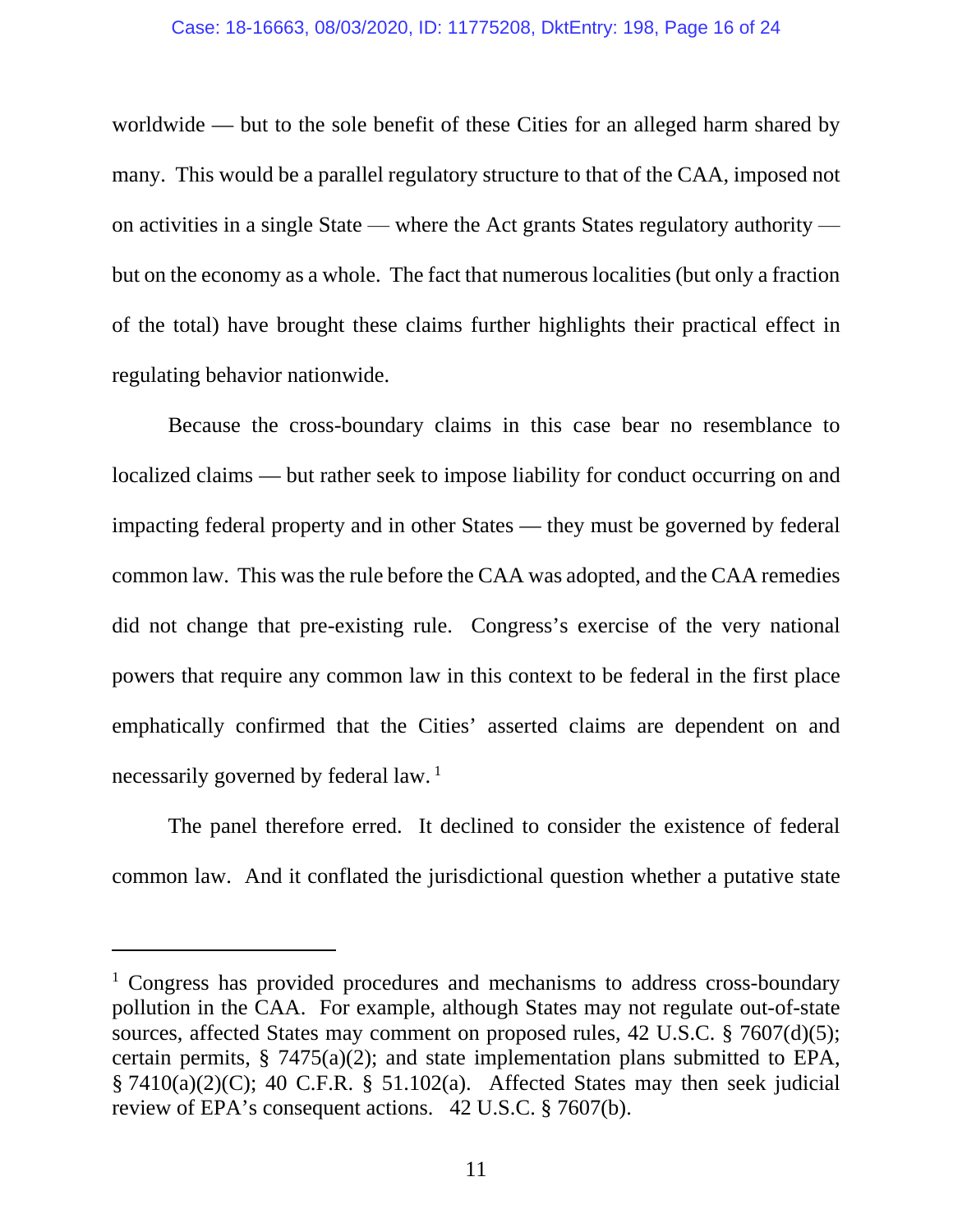#### Case: 18-16663, 08/03/2020, ID: 11775208, DktEntry: 198, Page 17 of 24

claim properly arises under federal law with the merits question whether federal common law provides a cause of action for that asserted liability. The errors are of exceptional importance and should be resolved on rehearing. The Cities' claims are irreconcilable with the constitutional commitment of such matters to the national government and the relative rights and obligations of the national government and States under the structure of the Constitution (as the Supreme Court recognized by holding that interstate pollution claims are governed by federal common law). The subject matter of these claims necessarily "aris[es] under the Constitution, laws, or treaties of the United States," 28 U.S.C. § 1331, not the law of 50 different States, and thereby provides a basis for removal, *see id.* § 1441(a)(1)(A).

## **II. Rehearing is necessary to restore this Court's uniform approach to deciding whether improper removal may be excused when a jurisdictional defect is cured before a decision on the merits.**

The Supreme Court and most federal courts of appeal, including this Court, have ruled that improper removal may be excused if a district court issues its judgment after the jurisdictional defect is cured. By the same token, a plaintiff's ability to contest removal is waived where it cures the jurisdictional defect and continues to litigate in federal court. Precluding the relitigation in state court of claims that have already been decided in federal court promotes finality, efficiency, and judicial economy — and discourages gamesmanship.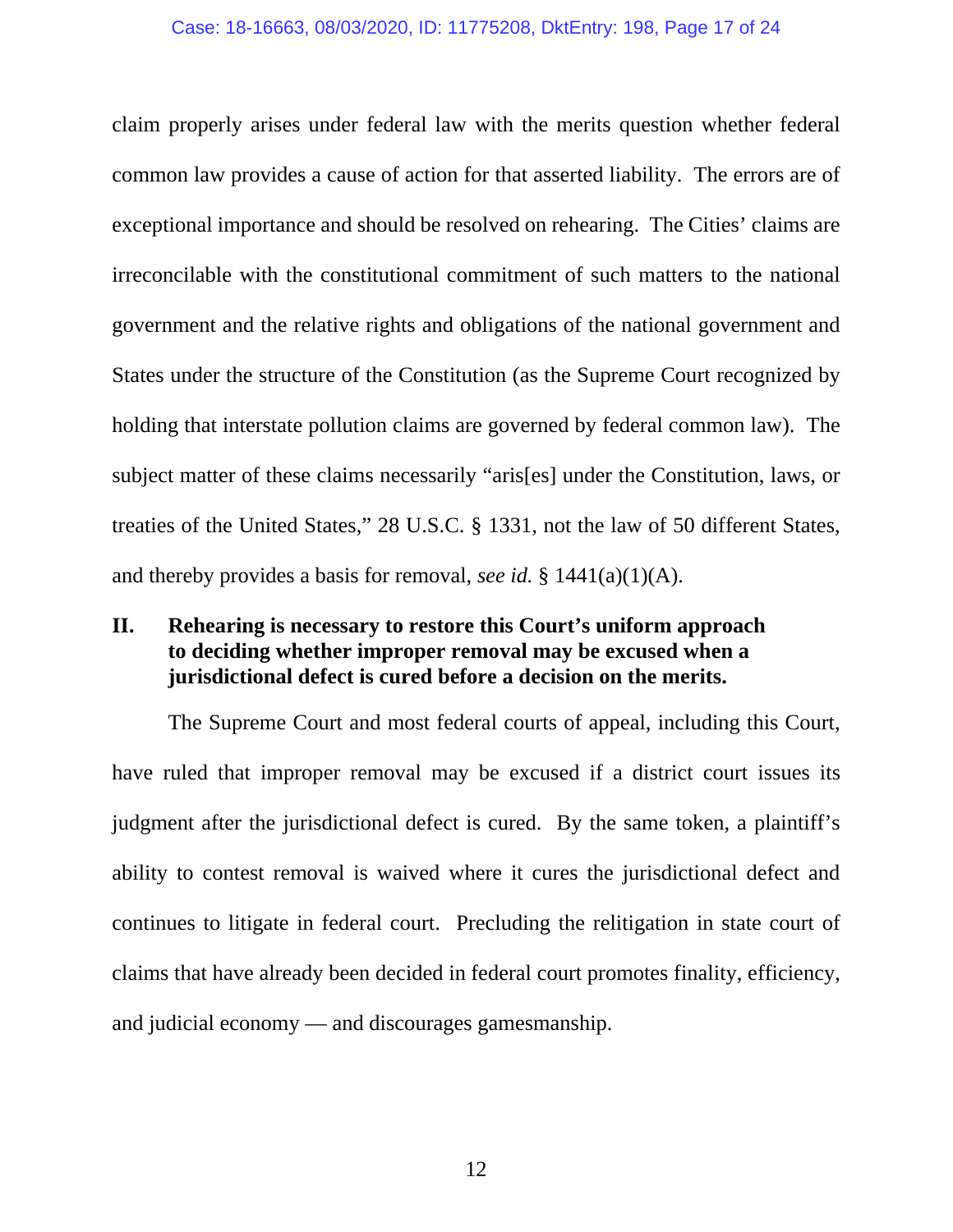The panel took a wrong turn on this exceptionally important issue. It excluded dismissals pursuant to Federal Rule of Civil Procedure 12(b)(6) from this general rule. This creates perverse litigation incentives. It also conflicts with Supreme Court precedent, this Court's own precedent, and that of most federal courts of appeal.

The Supreme Court, this Court, and seven other Circuits have ruled that, once a jurisdictional defect is cured and the district court enters judgment, considerations of finality, efficiency, and economy will excuse a defective removal in contravention of 28 U.S.C. § 1441(a).<sup>2</sup> In *Caterpillar Inc. v. Lewis*, 519 U.S. 61, 63 (1996), the Supreme Court considered whether a diversity case that was improperly removed, but in which the non-diverse parties eventually settled, should nonetheless be remanded after trial. The Court established a rule that, despite improper removal, "[o]nce a diversity case has been tried in federal court . . . considerations of finality, efficiency, and economy become overwhelming." *Id*. at 63. The weight of these concerns is still more overwhelming here. The Cities confirmed federal jurisdiction by amending their complaints, *and indeed declined to avail themselves of the opportunity for interlocutory appeal that the district court afforded them*.

 $\overline{a}$ 

 $2$  The Fifth, Eleventh, and Sixth Circuits, by contrast, agree with the position taken by the panel. *See Camsoft Data Systems, Inc. v. Southern Electronics Supply, Inc.*, 756 F.3d 327, 338 (5th Cir. 2014); *Thermoset Corp. v. Building Materials Corp. of America*, 849 F.3d 1313 (11th Cir. 2017); *Gentek Building Products, Inc. v. Sherwin-Williams Co.*, 491 F.3d 320, 327 (6th Cir. 2007).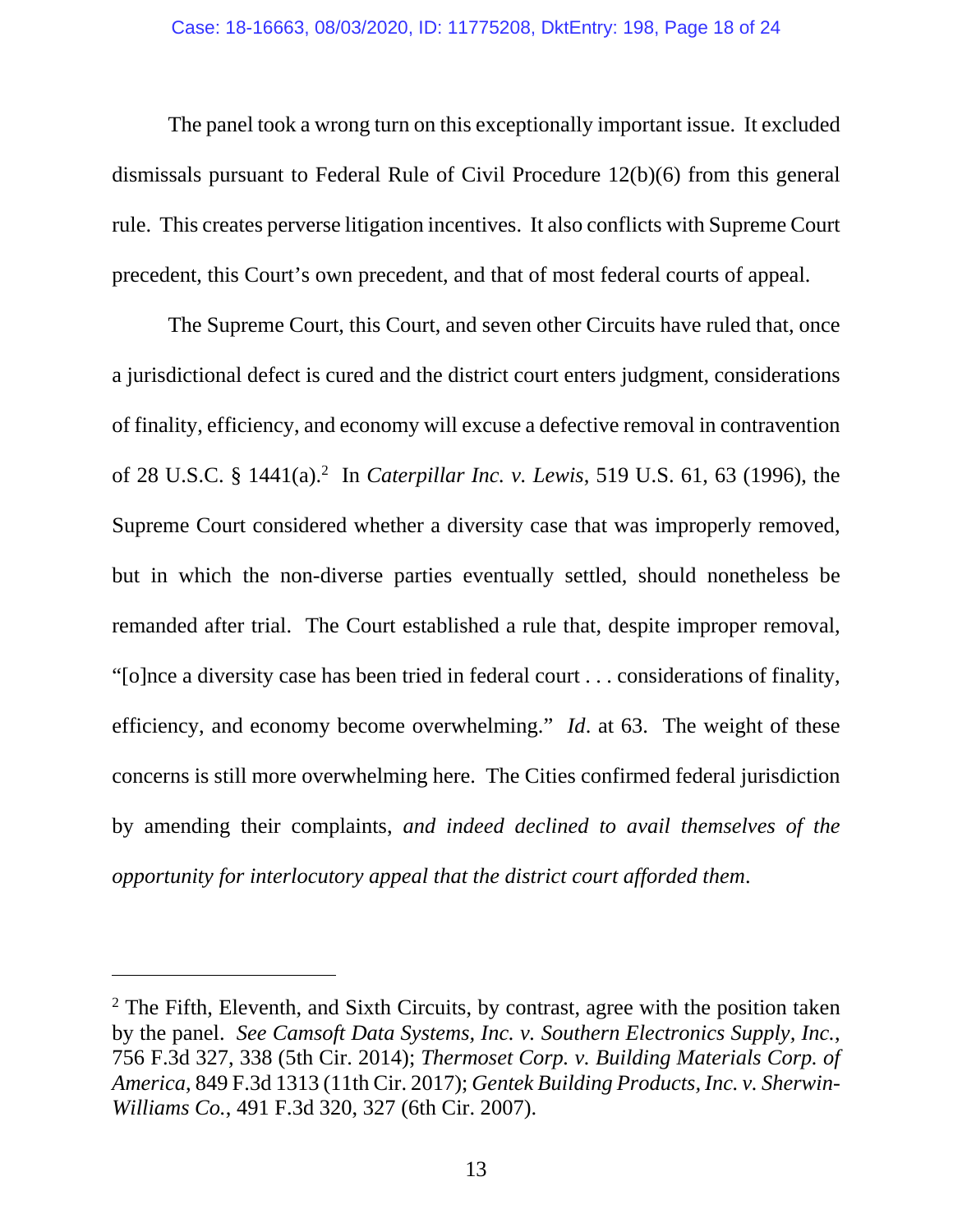Several courts, including this one, have applied the *Caterpillar* rule in the context of dismissal or earlier stages of litigation and so refused to remand. In similar circumstances, this Court reviewed a district court's motion to dismiss rather than remanding the case to state court — despite finding that the case had been improperly removed. *Retail Property Trust v. United Brotherhood of Carpenters*, 768 F.3d 938, 949 n.6 (9th Cir. 2014). Because the plaintiff conferred jurisdiction on the district court by adding federal claims, the Court held that the district court's dismissal was not improper for lack of jurisdiction and not subject to vacatur for remand: "The question whether the district court erred in denying [plaintiff's] motions to remand is thus moot." *Id*. The panel did not explain its failure to apply this Court's precedent in *Retail Property Trust*. *See* Opinion at 23-24. Nor could it. The cases are materially indistinguishable.

The Third Circuit has held that, after a jurisdictional defect is cured, even preliminary decisions by the district court should prevent remand. *See Zambelli Fireworks Manufacturing Co., Inc. v. Wood*, 592 F.3d 412, 420-21 (3d Cir. 2010). Federal jurisdiction in *Zambelli* was based on diversity, not the existence of a federal question. But the case is significant for the weight that the Third Circuit assigned to *Caterpillar*'s considerations of efficiency, fairness, and judicial economy. *See also In re Lipitor Antitrust Litigation*, 855 F.3d 126, 150 (3d Cir. 2017) (ruling that the same interests counsel in favor of retaining jurisdiction over a motion to dismiss).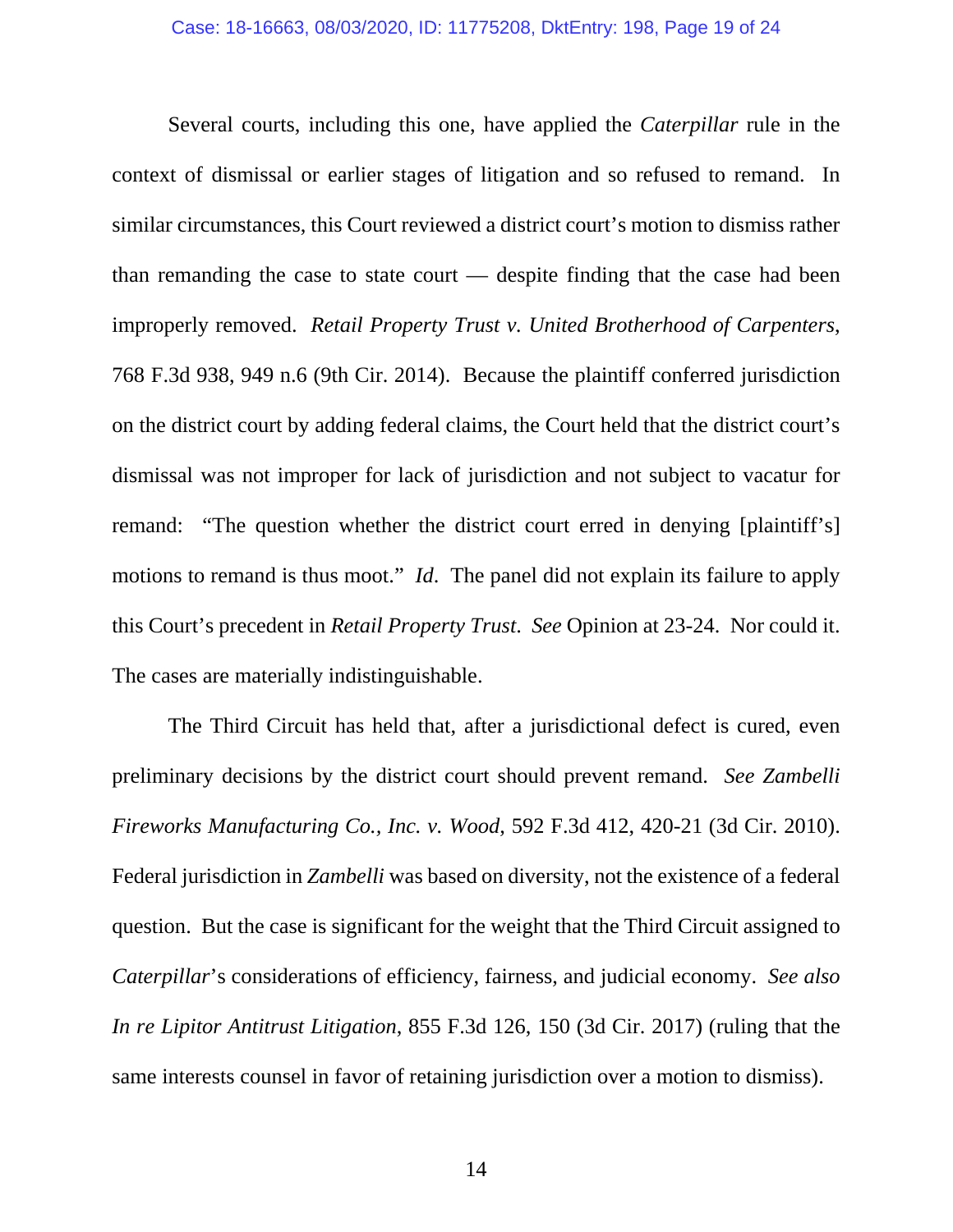The Fourth Circuit has gone still further. In *Moffitt v. Residential Funding Co., LLC*, 604 F.3d 156 (4th Cir. 2010), the court retained jurisdiction over the plaintiff's interlocutory appeal from the district court's order denying remand. The court ruled that just as remand to state court *following* a federal decision on the merits can be costly, "[r]equiring pointless movement between state and federal court *before a case is tried on the merits* can likewise impose significant costs on both courts and litigants." *Id*. at 160 (emphasis added). The court reasoned that "concerns of judicial economy are often implicated after a case reaches final judgment, [but] they are not confined to that situation," and it declined to remand "now that jurisdiction has been established." *Id*.

The standards established in most other Circuits similarly do not look to when the judgment is entered. The Eighth Circuit viewed *Caterpillar* as "a categorical rule, not a case-by-case inquiry into how much time was spent litigating." *Ellingsworth v. Vermeer Manufacturing Co.*, 949 F.3d 1097, 1100 (8th Cir. 2020). It rejected "attempts to confine *Caterpillar* to . . . proceedings [that] have carried on for an unusually long time or culminated in a jury trial." *Id*. The Tenth Circuit also would have sustained federal jurisdiction here, holding that remand after a jurisdictional defect is cured is improper when "judgment is based on . . . a district court's ruling on a dispositive motion." *Paros Properties, LLC v. Colorado Casualty Insurance Co.*, 835 F.3d 1264, 1273 (10th Cir. 2016) (internal quotation marks omitted).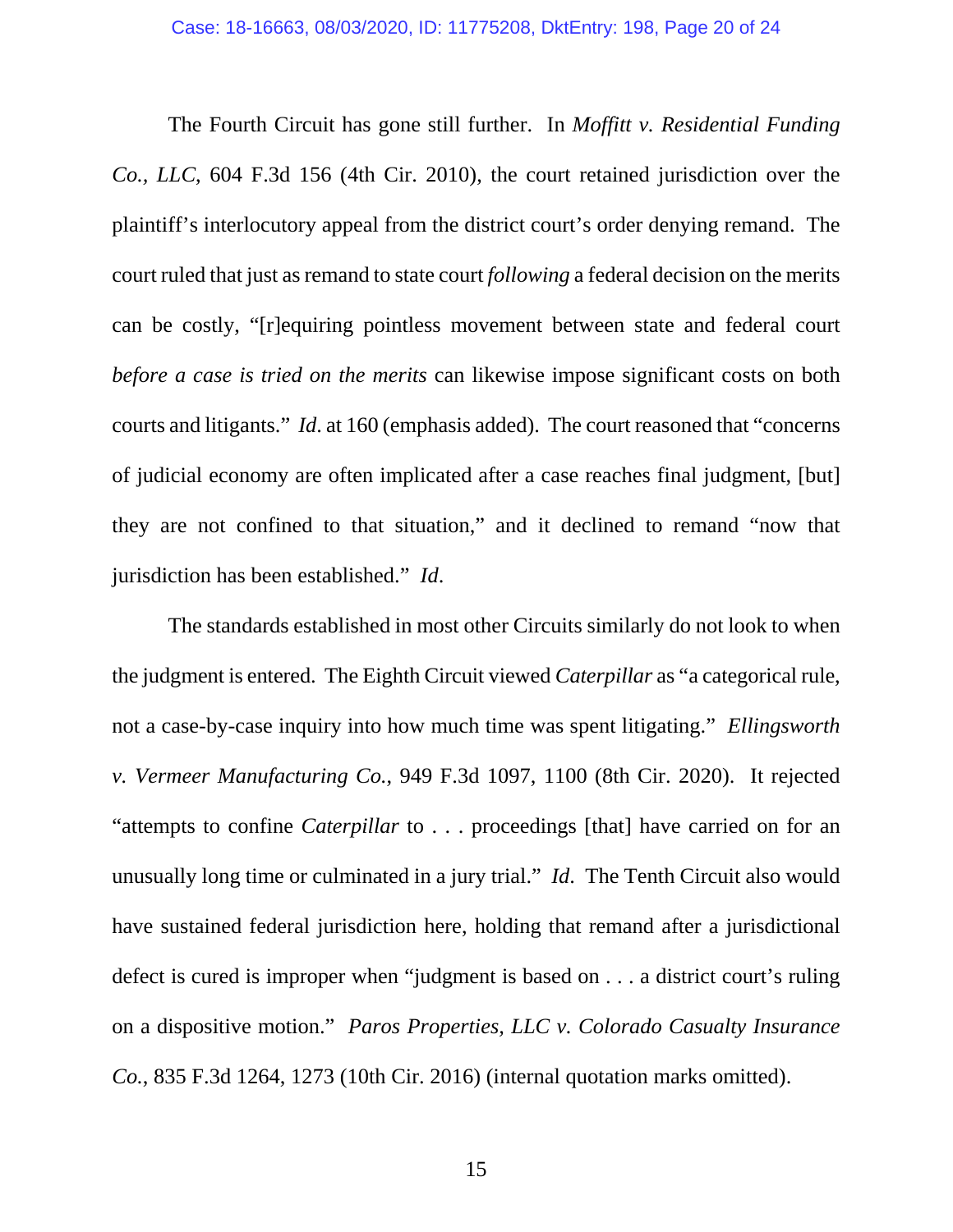Moreover, where a plaintiff amends the complaint to add federal claims, as the panel concluded that the Cities had done here, Opinion at 24 n.8, the Second, First, and Seventh Circuits specifically hold that remand is improper. The Second Circuit articulated the general principle: "if a district court erroneously exercises removal jurisdiction over an action, and the plaintiff voluntarily amends the complaint to allege federal claims, we will not remand for want of jurisdiction." *Barbara v. New York Stock Exchange, Inc.*, 99 F.3d 49, 56 (2d Cir. 1996) (retaining jurisdiction over Rule 12(b)(6) dismissal); *see also Brough v. United States Steelworkers of America*, 437 F.2d 748, 749-50 (1st Cir. 1971); *Bernstein v. Lind-Waldock & Co.*, 738 F.2d 179, 185 (7th Cir. 1984).

The rule that this Court adopted in *Retail Property Trust* was correct. Once a case improperly removed to federal court is decided on a motion to dismiss, a district court may retain jurisdiction if the jurisdictional defect is cured. The Supreme Court has repeatedly emphasized the benefits of clear jurisdictional rules. *Direct Marketing Ass'n v. Brohl*, 575 U.S. 1, 14 (2015). This standard is clear and also promotes the countervailing interests in finality, efficiency, and economy that the Supreme Court found significant in *Caterpillar*. An order of dismissal pursuant to Rule 12(b)(6) is a judgment on the merits. *See Federated Department Stores, Inc. v. Moitie*, 452 U.S. 394, 399 n.3 (1981). If, like the district court's order in the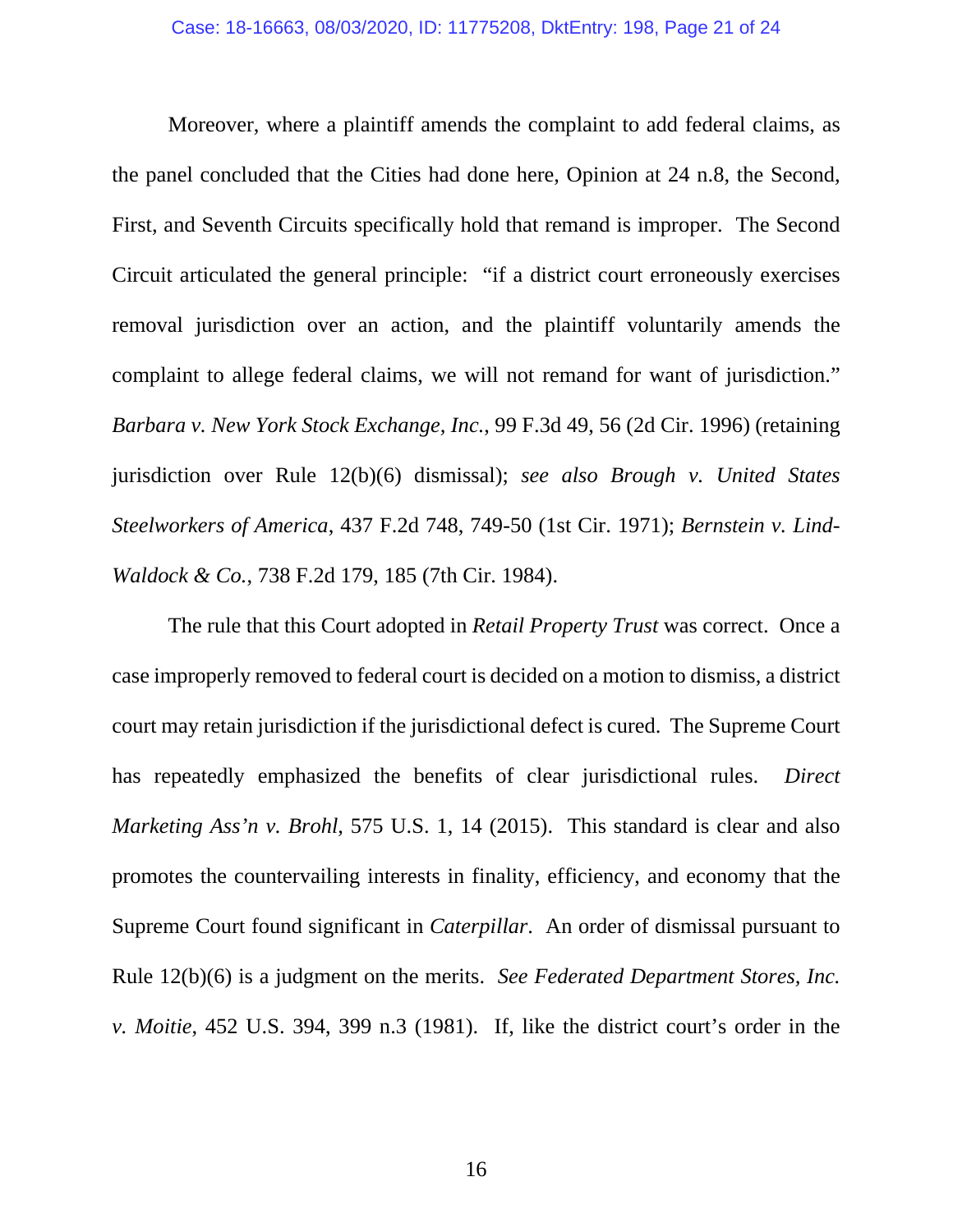present case, dismissal pursuant to Rule 12(b)(6) constitutes a sound final judgment and one that also represents the most efficient resolution to the litigation.

Any other rule would encourage parties who are aware of latent jurisdictional defects to proceed to litigation on the merits in the hope of securing a favorable ruling. This promotes gamesmanship and an attendant waste of judicial resources. If a plaintiff opts to "thr[o]w in the towel" and take advantage of the forum by adding a federal claim rather than "st[i]ck by his guns and . . . [be] vindicated . . . on appeal," he or she was "bound to remain there." *Bernstein*, 738 F.2d at 185. "Otherwise [the plaintiff] would be in a position where if he won his case on the merits in federal court he could claim to have raised the federal question in his amended complaint voluntarily, and if he lost he could claim to have raised it involuntarily and to be entitled to start over in state court." *Id*.; *see also Brough*, 437 F.3d at 750 ("Clearly plaintiff cannot be permitted to invoke the jurisdiction of the federal court, and then disclaim it when he loses.").

Rehearing is also necessary, therefore, to resolve this intra- and (pending) inter-Circuit conflict of exceptional importance.

### **CONCLUSION**

For the foregoing reasons, this Court should grant the Petition for Rehearing.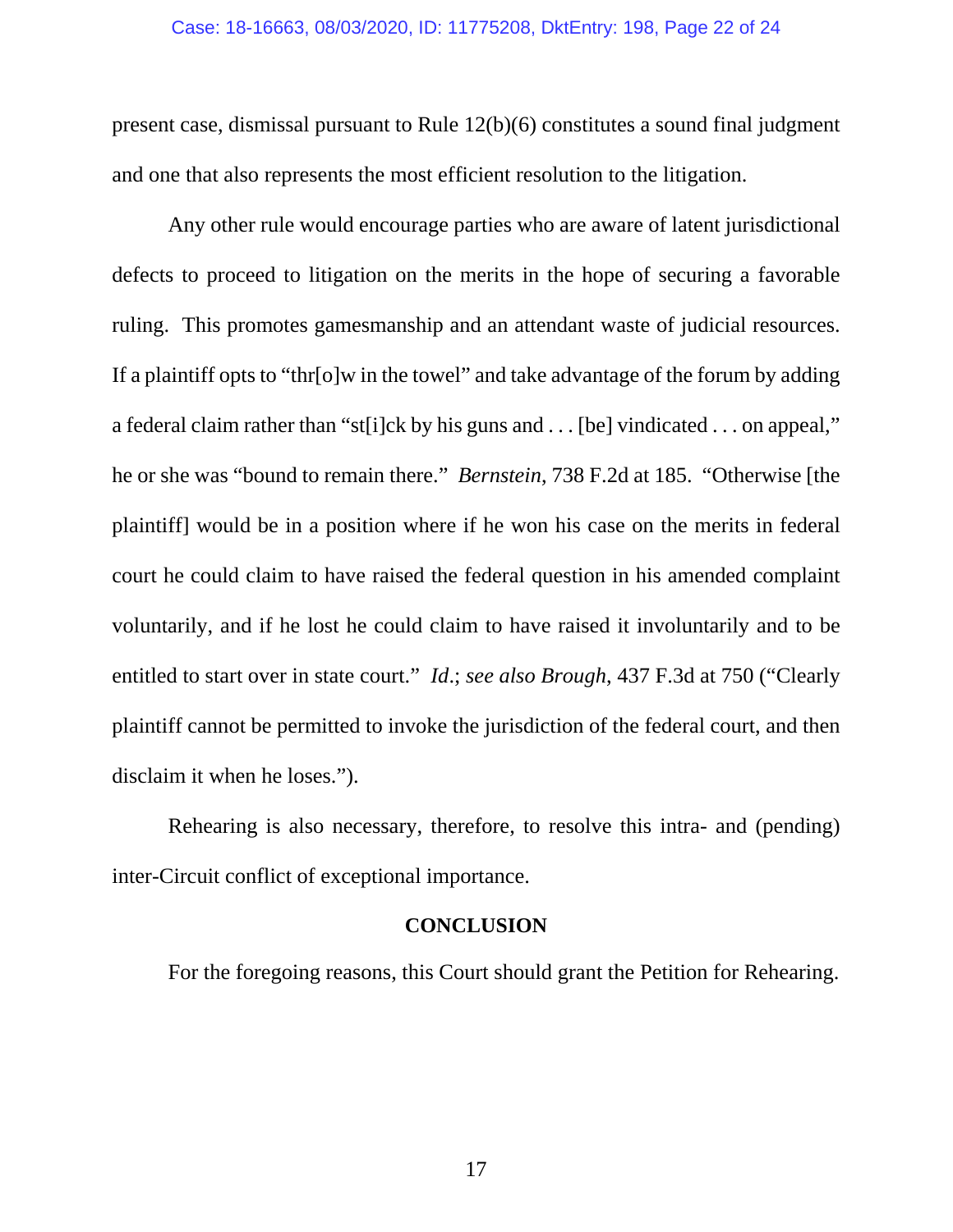Respectfully submitted,

s/ Eric Grant JONATHAN D. BRIGHTBILL ERIC GRANT *Deputy Assistant Attorneys General*  ROBERT J. LUNDMAN R. JUSTIN SMITH CHRISTINE W. ENNIS *Attorneys*  Environment and Natural Resources Division U.S. Department of Justice

August 3, 2020 90-12-04729